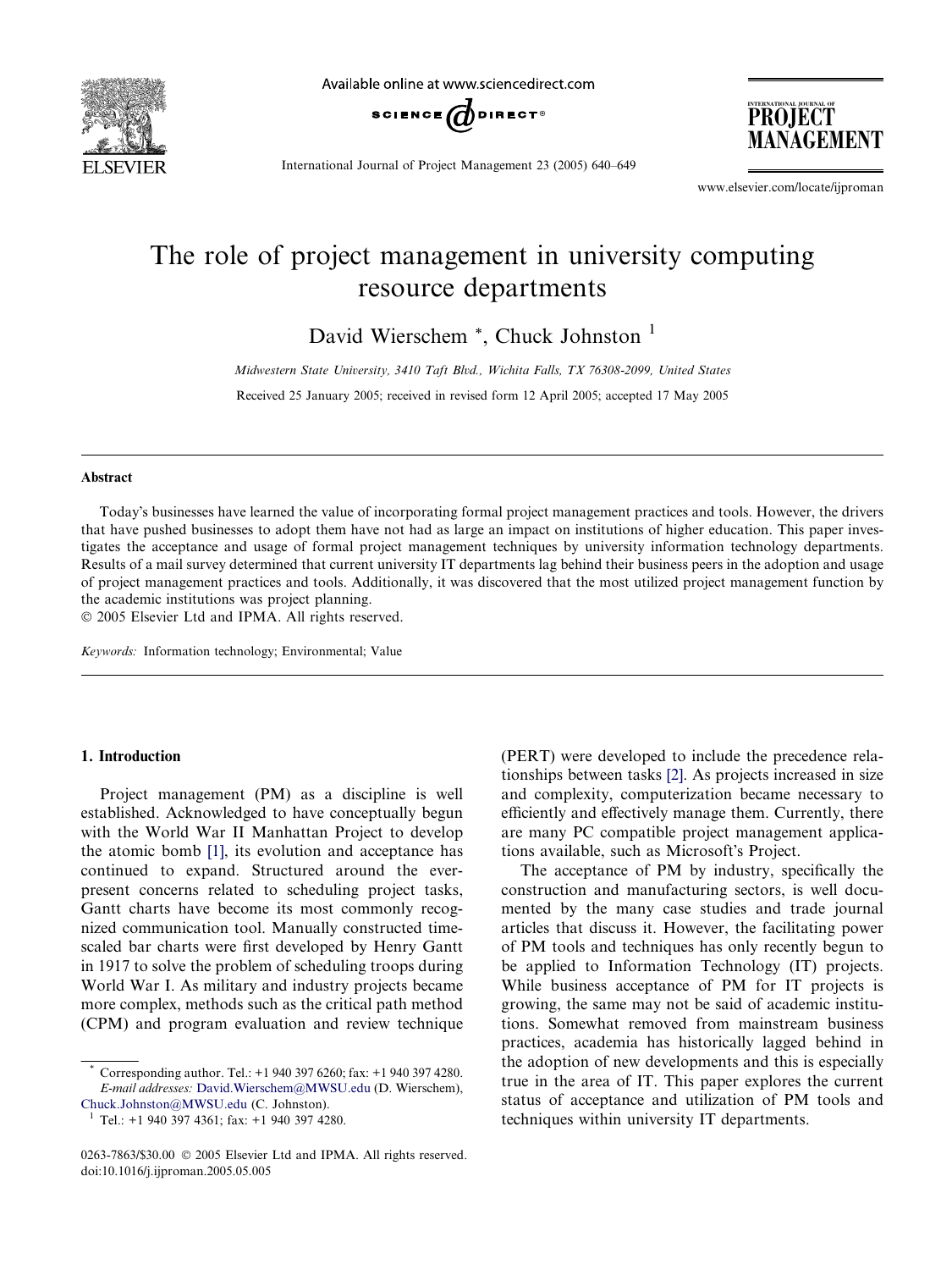### 2. Drivers of IT project management

The need for organizations to gain better control of their IT projects was increasingly being discussed by the 1980s. It was generally recognized that many information technology projects failed. By the mid 1990s, more than \$250 billion was being spent each year on approximately 175,000 IT application development projects. Many of these projects were delivered late and over budget, or not delivered at all. These statistics were included in a study published in 1995 by The Standish Group in which 365 US IT executive managers were surveyed to assess the success rate of over 8000 projects (success being defined as projects completed on-time, within the budget, and having all initially specified features and functions). After determining the success rate to be only 16.2%, the study was titled ''CHAOS,'' to reflect the then current state of IT projects in the US. In addition to the dismal success rate, over 31% of the projects were cancelled before being completed, or \$81 billion of the aggregate \$250 billion IT project investment for the year. Given that the average cost of a development project for a large company was \$2.3 million, for a medium company \$1.3 million, and for a small company \$434,000, the organizational risk of failure associated with IT projects was not insignificant. One conclusion of the study was the need to improve project management practices in the IT industry [\[3\].](#page--1-0)

In 1997, a study by KPMG surveyed 1450 Canadian institutions (public and private) to determine the reasons for unsuccessful IT project development. 61% of the responding companies reported having a failed project. The top three reasons were poor project planning, a weak business case, and lack of top management involvement and support [\[4\]](#page--1-0). Project planning is one of the cornerstones of proper PM practices.

The assertions of the Standish report and other research resulted in an increased focus on IT project management. The Standish Group published follow up studies in 1998 [\[5\]](#page--1-0) and 2001 [\[6\].](#page--1-0) The reported success rates of IT projects increased to 26% and 28%, respectively, while cost overruns and failures declined. Much of the improvement was attributed to better project management practices in the IT industry. Part of the emphasis on project management during the period leading up to January 1, 2000 can be attributed to the number of projects and the urgency associated with the Y2K problem.

During this same period, another event occurred that had a significant impact on the IT industry. The bursting of the e-commerce bubble resulted in the loss of thousands of jobs and billions of dollars of investment. Despite the misconceptions by many that businessto-consumer (B2C) e-commerce was dead and traditional brick-and-mortar companies would no longer invest in e-business, the projections for growth in 2001 were for a 10-fold growth in B2C e-commerce during the next four years and a 25% increase in investment for ebusiness technology during the next year [\[7\]](#page--1-0).

With the convergence of the Standish reports on project success and the continuing need to develop ebusiness capabilities, business management began to take a closer look at how they invested their IT dollars and the resulting management of the projects. New projects have come under increased scrutiny. Because of the ease of measurement and historical usage financial analysis has become the norm for selecting and prioritizing IT projects. Some of the techniques utilized include return on investment, payback period, and other forms of future profitability analysis. Financial accountability during development requires monitoring all aspects of the project, while tracking the progress of tasks towards schedule milestones, makes the adoption and implementation of formal PM techniques necessary.

The recent emphasis on PM certifications and training are also evidence of the dramatic increase of the employment of formalized PM principles. The Project Management Institute (PMI) is the primary professional society for project managers. It offers certification as a Project Management Professional (PMP) for those passing an exam, agreeing to follow a code of ethics, and having sufficient experience to qualify. While statistics breaking out the certifications of IT project managers are not available, overall PMP certifications have grown to over 75,000 today [\[8\].](#page--1-0)

There are also many other project management certification and training accreditation programs currently being offered. In the United Kingdom, Cranfield University and the University of Manchester support advanced degrees in project management, while the APM Group maintains a list of accredited project management training organizations. Throughout the world in other countries such as Denmark, Canada, France, and the United States, universities have established project management courses in undergraduate and graduate programs, as well as formal degree designations in project management at both levels.

### 3. IT project management in business

PM has become a staple of the business community becoming a standard part of most organizational planning processes. White and Fortune [\[9\]](#page--1-0) performed a survey to identify the current practices of project management in business. Their survey covered both private and public sector project managers. They identified 6 groups of PM tools: methods, tools, decision techniques, risk assessment tools, computer models, database, etc., and simulations. Only 2% of the respondents did not use any formal PM methodology. The most popular methodologies used, at 54%, were